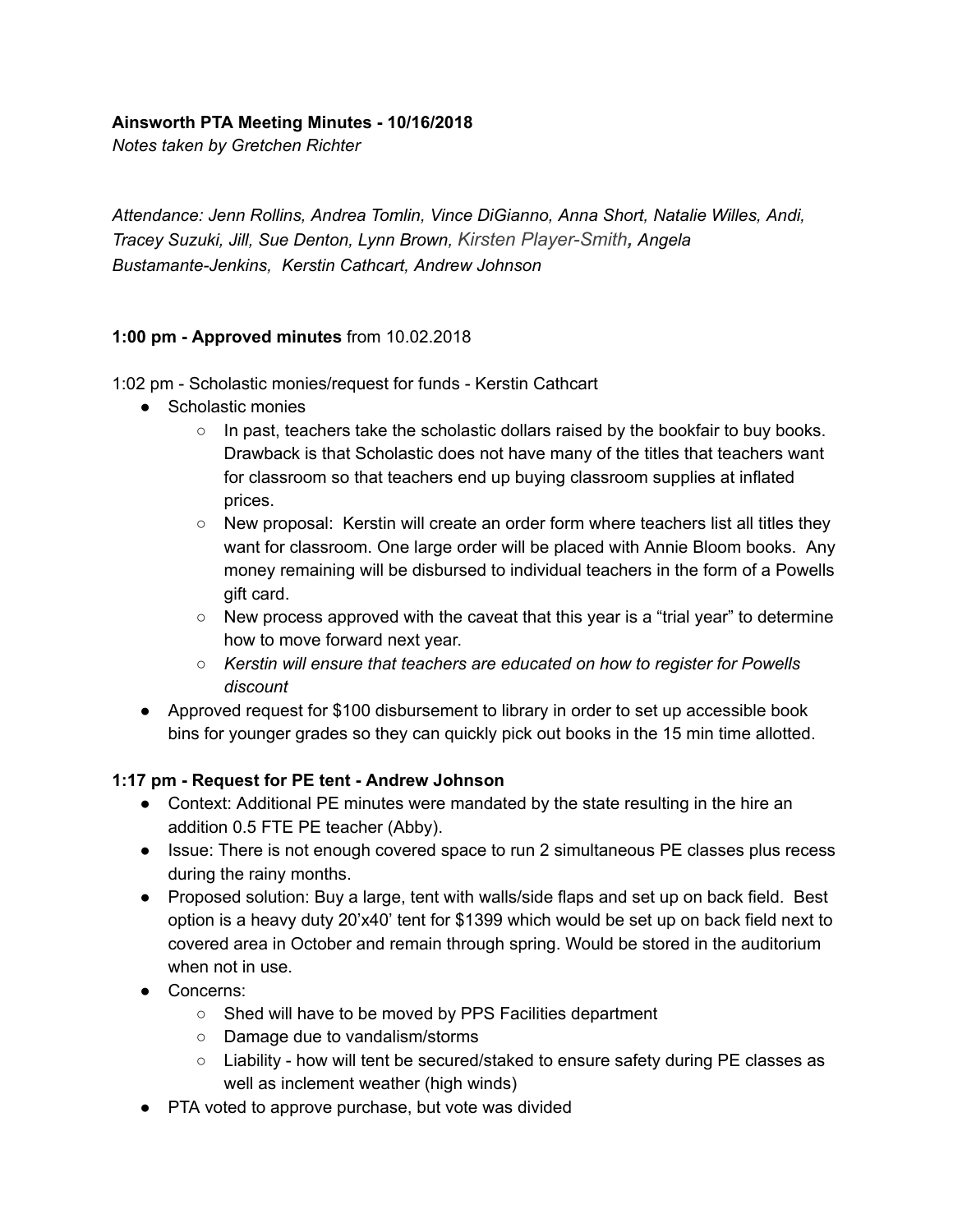- In favor Jen, Andi, Tracey, Andrea, Sue, Gretchen, Andrew,
- Not in favor Vince, Lynn, ???
- *● Andrew to call PPS to ensure they will approve of moving shed and structure prior to ordering*

## **1:30 pm - PTA website update - Tracy Suzuki**

- PTA Site Transferred website and it seems to be working
	- Ads for page are sold. Brenna Schwitzer will help get the ads posted
	- Issue of how to continue communicate after school activities to greater Ainsworth community was raised. THere is a tab specific to this on the website and is also linked weekly in News & Notes
- 2nd website for Holiday Home tour website was experiencing issues, but as of this afternoon technical support noted that it is working.
- Subscriptions are active for 3 years.
- PTA Website parent raised an issue of how to communicate after school activities to greater school community

## **1:40 pm - PTA insurance - Vincent DiGiano**

- Current insurance about to expire and must be renewed by November 30th. Current policy is group coverage provided through the PTA Council (of Oregon?)
- VIncent to connect Natalie and Anna with agent so they can better understand current coverage and whether it serves Ainsworths needs.
- Jenn Rollins is additionally available to consult as an attorney with experience in field.

# **1:45 Miscellaneous Updates**

- Lost and found Jen Rollins and Andrea Tomlin will responsibility of washing unclaimed clothes and delivering to Clothing Closet fo the rest of the year.
- Andi and Lynn volunteered to be present for the vision and hearing screening this Thursday.
- Talent show dates Noah will talk to Aftercare coordinator about use of the Auditorium for practice
- Green space is under conservation protection and Amanda is researching what that means.
- Several PTA Board roles will be opening up next year
- Holiday Home Tour update 4 confirmed homes, working on #5. No updates on holiday pop-up shop. Signage has been dropped off to office. Still need a volunteer coordinator or day of. Ad sales are strong.
- News&Notes link to after school activities will remain in weekly N&N mailing. *Noah will check into archiving future publications for easy reference.*

### **1:50 pm - Room parent communication - Jen Rollins & Andrea Tomlin**